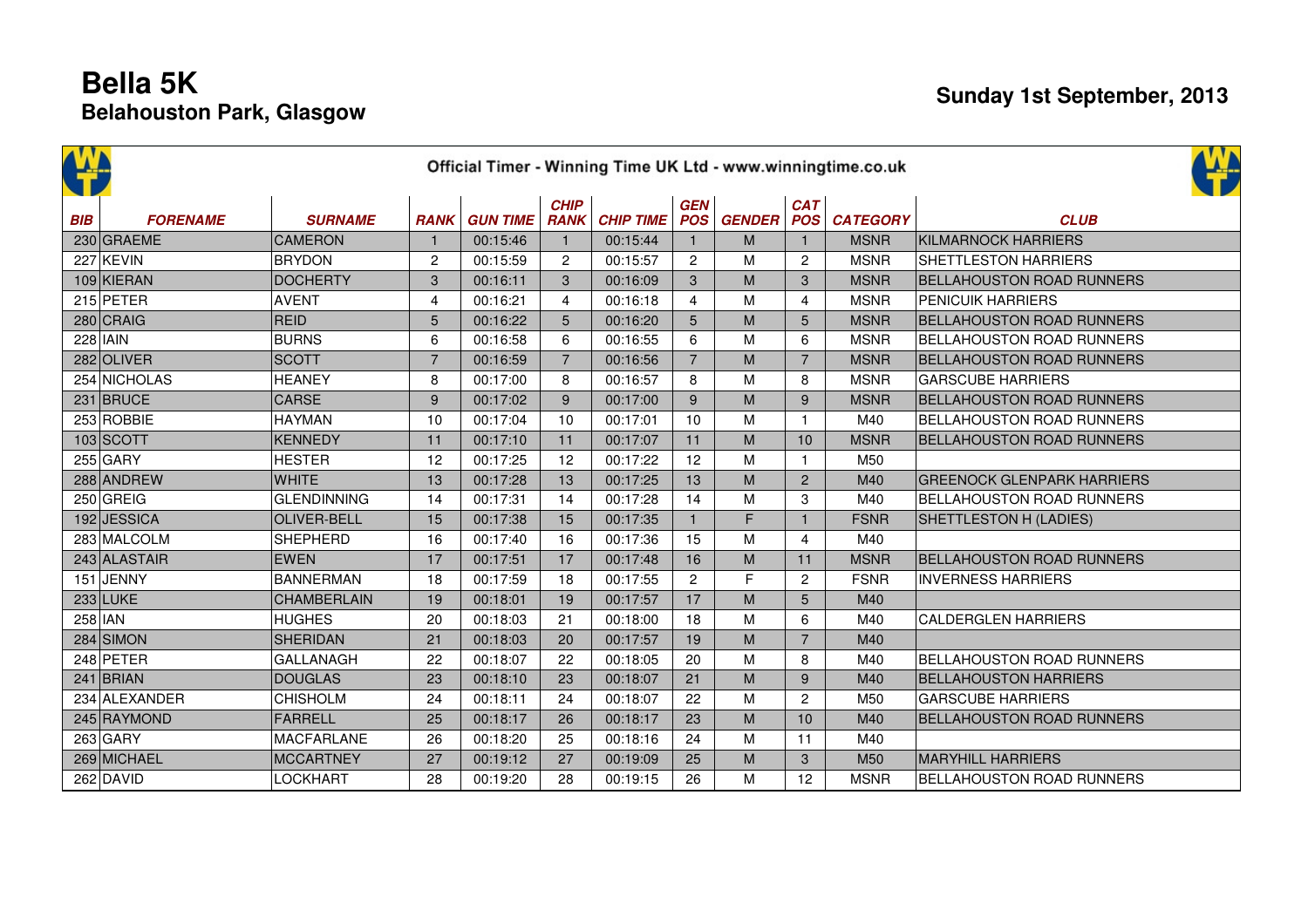| Official Timer - Winning Time UK Ltd - www.winningtime.co.uk |                 |                  |             |                 |                            |                  |                          |               |                          |                 |                                  |  |
|--------------------------------------------------------------|-----------------|------------------|-------------|-----------------|----------------------------|------------------|--------------------------|---------------|--------------------------|-----------------|----------------------------------|--|
| <b>BIB</b>                                                   | <b>FORENAME</b> | <b>SURNAME</b>   | <b>RANK</b> | <b>GUN TIME</b> | <b>CHIP</b><br><b>RANK</b> | <b>CHIP TIME</b> | <b>GEN</b><br><b>POS</b> | <b>GENDER</b> | <b>CAT</b><br><b>POS</b> | <b>CATEGORY</b> | <b>CLUB</b>                      |  |
|                                                              | $278$ JOHN      | <b>PARKER</b>    | 29          | 00:19:25        | 29                         | 00:19:21         | 27                       | M             | $\overline{4}$           | M50             | <b>KILMARNOCK HARRIERS</b>       |  |
|                                                              | $275$ PAUL      | <b>O'BRIEN</b>   | 30          | 00:19:27        | 30                         | 00:19:22         | 28                       | M             | 5                        | M50             |                                  |  |
|                                                              | 271 STUART      | <b>MCMILLAN</b>  | 31          | 00:19:29        | 32                         | 00:19:25         | 29                       | M             | 13                       | <b>MSNR</b>     | <b>BELLAHOUSTON ROAD RUNNERS</b> |  |
|                                                              | $237$ CRAIG     | <b>DICK</b>      | 32          | 00:19:32        | 31                         | 00:19:24         | 30                       | M             | 12                       | M40             |                                  |  |
|                                                              | $286$ ZAK       | <b>VINTER</b>    | 33          | 00:19:32        | 33                         | 00:19:29         | 31                       | M             | $\mathbf{1}$             | <b>MJNR</b>     | BELLAHOUSTON ROAD RUNNERS        |  |
|                                                              | $249$ JOHN      | <b>GILHOOLY</b>  | 34          | 00:19:34        | 34                         | 00:19:31         | 32                       | M             | 6                        | M50             | <b>BELLAHOUSTON ROAD RUNNERS</b> |  |
|                                                              | $226$ CRAIG     | <b>BROWN</b>     | 35          | 00:19:43        | 35                         | 00:19:36         | 33                       | M             | 13                       | M40             | <b>GARSCUBE HARRIERS</b>         |  |
|                                                              | $177$ CLARE     | <b>MACAULAY</b>  | 36          | 00:19:44        | 36                         | 00:19:41         | 3                        | F             | $\mathbf{1}$             | F35             | <b>BELLAHOUSTON HARRIERS</b>     |  |
|                                                              | 276 MATTHEW     | <b>O'BRIEN</b>   | 37          | 00:19:53        | 37                         | 00:19:48         | 34                       | M             | 14                       | <b>MSNR</b>     |                                  |  |
|                                                              | $274$ DAVID     | <b>MURPHY</b>    | 38          | 00:20:01        | 38                         | 00:19:56         | 35                       | M             | 14                       | M40             | <b>SHETTLESTON HARRIERS</b>      |  |
|                                                              | 200 LOUISE      | <b>ROSS</b>      | 39          | 00:20:14        | 39                         | 00:20:09         | $\overline{4}$           | F             | 2                        | F35             |                                  |  |
|                                                              | 287 ALEXANDER   | <b>WATSON</b>    | 40          | 00:20:20        | 40                         | 00:20:15         | 36                       | M             | $\overline{7}$           | M50             | <b>FALKIRK VICTORIA HARRIERS</b> |  |
|                                                              | 267 STUART      | <b>MATHIESON</b> | 41          | 00:20:36        | 41                         | 00:20:30         | 37                       | M             | 15                       | <b>MSNR</b>     | <b>BELLAHOUSTON ROAD RUNNERS</b> |  |
|                                                              | $277$ IAIN      | <b>O'DONNELL</b> | 42          | 00:20:39        | 42                         | 00:20:33         | 38                       | M             | 16                       | <b>MSNR</b>     | BELLAHOUSTON ROAD RUNNERS        |  |
|                                                              | 257 STEVEN      | <b>HILL</b>      | 43          | 00:20:41        | 43                         | 00:20:36         | 39                       | M             | 17                       | <b>MSNR</b>     | KILBARCHAN AAC                   |  |
|                                                              | $182$ KATIE     | <b>MATHIESON</b> | 44          | 00:20:44        | 44                         | 00:20:38         | 5                        | F             | 3                        | F35             | <b>BELLAHOUSTON ROAD RUNNERS</b> |  |
|                                                              | $279$ KEVIN     | <b>QUEENAN</b>   | 45          | 00:20:47        | 45                         | 00:20:38         | 40                       | M             | 15                       | M40             | <b>BELLAHOUSTON ROAD RUNNERS</b> |  |
|                                                              | $251$ PAUL      | <b>GRACE</b>     | 46          | 00:21:01        | 46                         | 00:20:54         | 41                       | M             | 16                       | M40             | PERTH ROAD RUNNERS               |  |
|                                                              | $270$ DAVID     | <b>MCLEARY</b>   | 47          | 00:21:04        | 47                         | 00:21:02         | 42                       | M             | 18                       | <b>MSNR</b>     |                                  |  |
|                                                              | 260 ALAISTER    | <b>JEFFREY</b>   | 48          | 00:21:14        | 48                         | 00:21:03         | 43                       | M             | 19                       | <b>MSNR</b>     |                                  |  |
|                                                              | 157 ANGELA      | <b>CARSON</b>    | 49          | 00:21:16        | 49                         | 00:21:12         | 6                        | F             | $\mathbf{1}$             | F45             | <b>BELLAHOUSTON HARRIERS</b>     |  |
|                                                              | 161 SHONA       | <b>DONNELLY</b>  | 50          | 00:21:31        | 50                         | 00:21:25         | $\overline{7}$           | F             | $\overline{c}$           | F45             | <b>BELLAHOUSTON ROAD RUNNERS</b> |  |
|                                                              | $184$ JULIA     | <b>MCDONALD</b>  | 51          | 00:21:41        | 51                         | 00:21:33         | 8                        | F             | 3                        | <b>FSNR</b>     | <b>BELLAHOUSTON ROAD RUNNERS</b> |  |
|                                                              | 285 ROBERT      | <b>SMITH</b>     | 52          | 00:21:49        | 52                         | 00:21:43         | 44                       | M             | 20                       | <b>MSNR</b>     |                                  |  |
|                                                              | 238 TERENCE     | <b>DOLAN</b>     | 53          | 00:21:55        | 53                         | 00:21:51         | 45                       | M             | $\mathbf{1}$             | <b>M60</b>      |                                  |  |
|                                                              | 232 ROBERT      | CARSON           | 54          | 00:22:12        | 54                         | 00:22:07         | 46                       | M             | 2                        | M60             | <b>BELLAHOUSTON HARRIERS</b>     |  |
|                                                              | $216$ PAUL      | <b>BASSETT</b>   | 55          | 00:22:19        | 55                         | 00:22:11         | 47                       | M             | 3                        | <b>M60</b>      | <b>GARSCUBE HARRIERS</b>         |  |
|                                                              | $190$ TONI      | <b>MOORE</b>     | 56          | 00:22:28        | 56                         | 00:22:21         | 9                        | F             | $\mathbf{1}$             | <b>FJNR</b>     |                                  |  |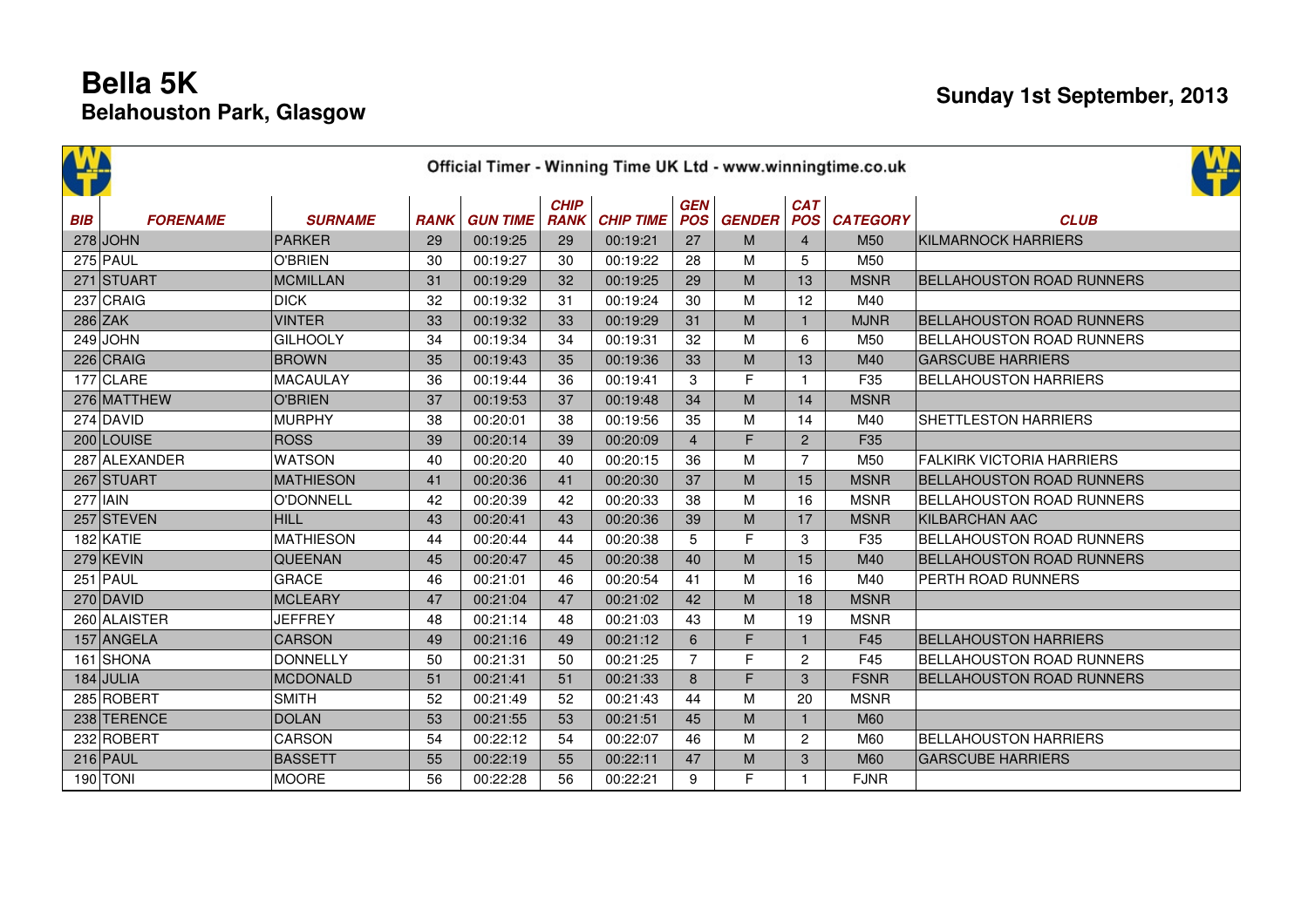|            | Official Timer - Winning Time UK Ltd - www.winningtime.co.uk |                    |             |                 |                            |                  |            |                   |                          |                 |                                   |  |  |
|------------|--------------------------------------------------------------|--------------------|-------------|-----------------|----------------------------|------------------|------------|-------------------|--------------------------|-----------------|-----------------------------------|--|--|
| <b>BIB</b> | <b>FORENAME</b>                                              | <b>SURNAME</b>     | <b>RANK</b> | <b>GUN TIME</b> | <b>CHIP</b><br><b>RANK</b> | <b>CHIP TIME</b> | <b>GEN</b> | <b>POS</b> GENDER | <b>CAT</b><br><b>POS</b> | <b>CATEGORY</b> | <b>CLUB</b>                       |  |  |
|            | 236 KEVIN                                                    | DEVLIN             | 57          | 00:22:28        | 57                         | 00:22:23         | 48         | M                 | 21                       | <b>MSNR</b>     |                                   |  |  |
|            | $223$ IAIN                                                   | <b>BOYCE</b>       | 58          | 00:22:30        | 58                         | 00:22:25         | 49         | M                 | 17                       | M40             |                                   |  |  |
|            | 256 CHRISTOPHER                                              | <b>HEVER</b>       | 59          | 00:22:33        | 59                         | 00:22:27         | 50         | M                 | 8                        | M50             | <b>MARYHILL HARRIERS</b>          |  |  |
|            | 207 MATTY                                                    | <b>SUTTON</b>      | 60          | 00:22:42        | 60                         | 00:22:34         | 10         | F                 | 4                        | <b>FSNR</b>     | BELLAHOUSTON ROAD RUNNERS         |  |  |
|            | $229$ EDDIE                                                  | <b>BUSHROD</b>     | 61          | 00:22:47        | 61                         | 00:22:40         | 51         | M                 | 9                        | M50             |                                   |  |  |
|            | 154 SUZANNE                                                  | <b>BOYLE</b>       | 62          | 00:22:48        | 62                         | 00:22:43         | 11         | F                 | 5                        | <b>FSNR</b>     | <b>BELLAHOUSTON HARRIERS</b>      |  |  |
|            | $261$ DAVID                                                  | KELLY              | 63          | 00:23:04        | 63                         | 00:22:58         | 52         | M                 | 10                       | M50             | <b>HAMILTON HARRIERS</b>          |  |  |
|            | $178$ LUCY                                                   | <b>MACKAY</b>      | 64          | 00:23:08        | 64                         | 00:23:01         | 12         | F                 | 3                        | F45             | BELLAHOUSTON ROAD RUNNERS         |  |  |
|            | $202$ MAREE                                                  | <b>SHEPHERD</b>    | 65          | 00:23:22        | 65                         | 00:23:14         | 13         | F                 | 6                        | <b>FSNR</b>     | <b>BELLAHOUSTON ROAD RUNNERS</b>  |  |  |
|            | $281$ TOM                                                    | <b>ROSS</b>        | 66          | 00:23:33        | 66                         | 00:23:24         | 53         | M                 | $\overline{4}$           | M60             | KIRKINTILLOCH OLYMPIANS           |  |  |
|            | 203 DIANE                                                    | <b>SHERIDAN</b>    | 67          | 00:23:41        | 67                         | 00:23:34         | 14         | F                 | $\overline{4}$           | F35             |                                   |  |  |
|            | $220$ MARC                                                   | <b>BLANE</b>       | 68          | 00:23:42        | 68                         | 00:23:35         | 54         | M                 | 22                       | <b>MSNR</b>     |                                   |  |  |
|            | $174$ VICKI                                                  | <b>HOPEWELL</b>    | 69          | 00:23:42        | 69                         | 00:23:36         | 15         | F                 | $\overline{7}$           | <b>FSNR</b>     | <b>BELLAHOUSTON HARRIERS</b>      |  |  |
|            | 210 RHONDA                                                   | <b>WHITE</b>       | 70          | 00:23:43        | 70                         | 00:23:37         | 16         | F                 | 5                        | F35             | <b>GREENOCK GLENPARK HARRIERS</b> |  |  |
|            | $208$ NINA                                                   | <b>VASWANI</b>     | 71          | 00:23:54        | 71                         | 00:23:44         | 17         | F                 | 6                        | F35             |                                   |  |  |
|            | 173 CAROLINE                                                 | <b>HEVER</b>       | 72          | 00:24:00        | 72                         | 00:23:54         | 18         | F                 | 4                        | F45             | <b>MARYHILL HARRIERS</b>          |  |  |
| $264$ IAN  |                                                              | <b>MACLEOD</b>     | 73          | 00:24:21        | 73                         | 00:24:15         | 55         | M                 | 11                       | M <sub>50</sub> | <b>BELLAHOUSTON HARRIERS</b>      |  |  |
|            | 158 MORAG                                                    | <b>CASEY</b>       | 74          | 00:24:45        | 74                         | 00:24:37         | 19         | F                 | $\overline{7}$           | F35             | <b>GARSCUBE HARRIERS</b>          |  |  |
|            | 225 NORMAN                                                   | <b>BOYLE</b>       | 75          | 00:25:30        | 75                         | 00:25:22         | 56         | M                 | 12                       | M50             | <b>BELLAHOUSTON ROAD RUNNERS</b>  |  |  |
|            | 159 SARAH                                                    | <b>CHAMBERLAIN</b> | 76          | 00:25:32        | 76                         | 00:25:22         | 20         | E                 | 2                        | <b>FJNR</b>     |                                   |  |  |
|            | 218 ANDREW                                                   | <b>BICKERSTAFF</b> | 77          | 00:25:40        | 77                         | 00:25:32         | 57         | M                 | 23                       | <b>MSNR</b>     | <b>HAMILTON HARRIERS</b>          |  |  |
|            | $211$ HELEN                                                  | <b>WHYTE</b>       | 78          | 00:25:42        | 79                         | 00:25:37         | 21         | F                 | $\mathbf{1}$             | F <sub>55</sub> | <b>HAMILTON HARRIERS</b>          |  |  |
|            | 217 ROS                                                      | <b>BICKERSTAFF</b> | 79          | 00:25:45        | 78                         | 00:25:36         | 58         | M                 | 13                       | M50             | <b>HAMILTON HARRIERS</b>          |  |  |
|            | 168 PATRICIA                                                 | <b>GALLAGHER</b>   | 80          | 00:26:02        | 81                         | 00:25:52         | 22         | F                 | 5                        | F45             |                                   |  |  |
|            | 222 FRASER                                                   | <b>BONNER</b>      | 81          | 00:26:02        | 80                         | 00:25:51         | 59         | M                 | 14                       | M50             |                                   |  |  |
|            | $171$ BETH                                                   | <b>GIBBONS</b>     | 82          | 00:26:13        | 82                         | 00:26:03         | 23         | F                 | 3                        | <b>FJNR</b>     | VICTORIA PARK AAC (GLASGOW)       |  |  |
|            | $160$ BETH                                                   | <b>COCKBURN</b>    | 83          | 00:27:16        | 83                         | 00:27:08         | 24         | F                 | 6                        | F45             |                                   |  |  |
|            | $204$ DAILE                                                  | <b>SIPPLE</b>      | 84          | 00:28:30        | 84                         | 00:28:17         | 25         | F                 | $\overline{7}$           | F45             | PERTH ROAD RUNNERS                |  |  |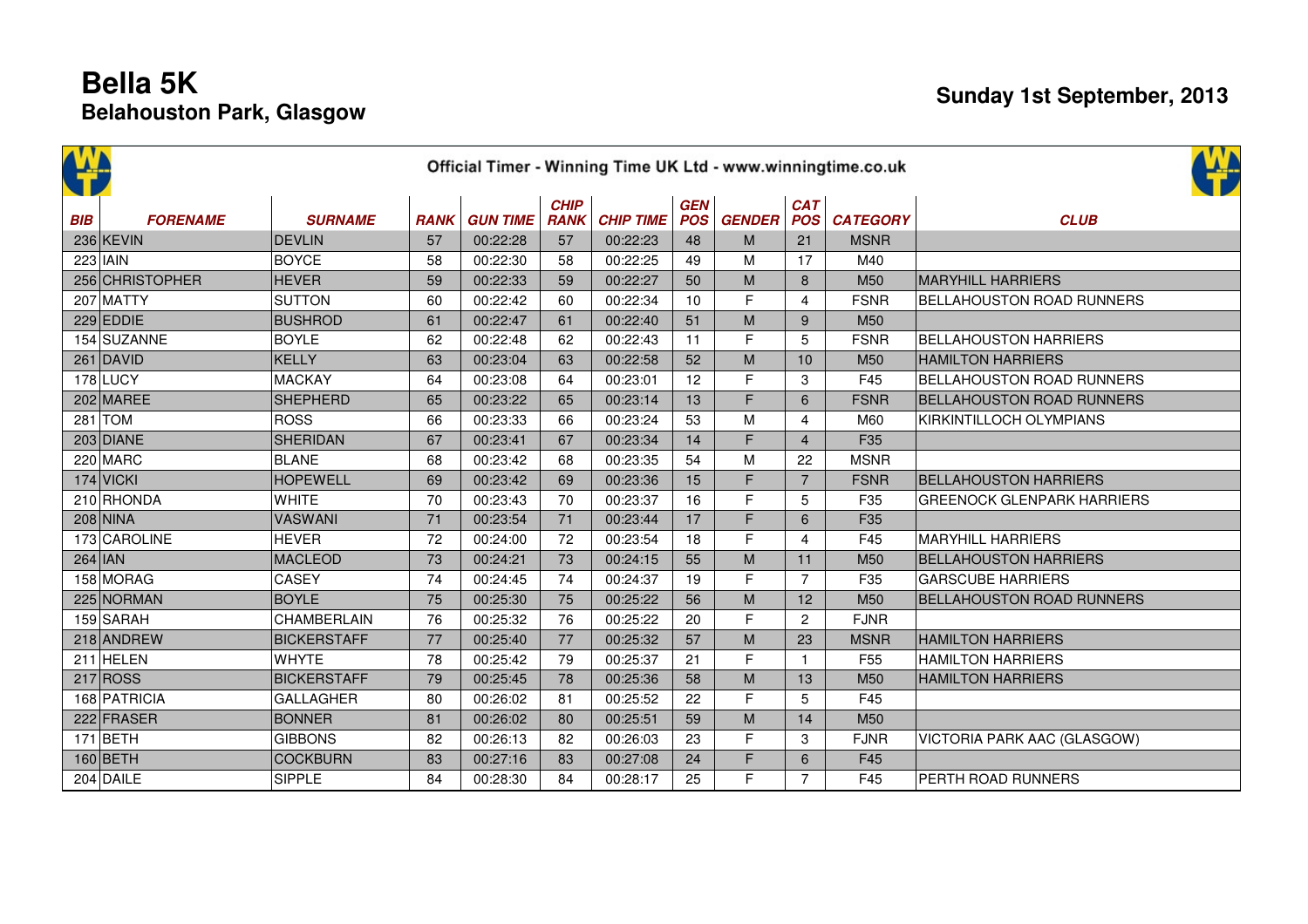| Official Timer - Winning Time UK Ltd - www.winningtime.co.uk |                 |                  |             |                 |                            |                  |                          |               |                   |                 |                                  |
|--------------------------------------------------------------|-----------------|------------------|-------------|-----------------|----------------------------|------------------|--------------------------|---------------|-------------------|-----------------|----------------------------------|
| <b>BIB</b>                                                   | <b>FORENAME</b> | <b>SURNAME</b>   | <b>RANK</b> | <b>GUN TIME</b> | <b>CHIP</b><br><b>RANK</b> | <b>CHIP TIME</b> | <b>GEN</b><br><b>POS</b> | <b>GENDER</b> | <b>CAT</b><br>POS | <b>CATEGORY</b> | <b>CLUB</b>                      |
|                                                              | $150$ EMMA      | <b>ANDERSON</b>  | 85          | 00:28:37        | 85                         | 00:28:28         | 26                       | F             | 8                 | <b>FSNR</b>     |                                  |
|                                                              | 246 NEIL        | <b>GALBALLY</b>  | 86          | 00:29:30        | 86                         | 00:29:23         | 60                       | M             | 18                | M40             |                                  |
|                                                              | $240$ MARK      | <b>DONNELLY</b>  | 87          | 00:29:36        | 87                         | 00:29:25         | 61                       | M             | 24                | <b>MSNR</b>     |                                  |
|                                                              | $273$ ROBIN     | <b>MILLER</b>    | 88          | 00:30:04        | 88                         | 00:29:54         | 62                       | M             | 25                | <b>MSNR</b>     |                                  |
|                                                              | 187 MEGAN       | <b>MCKEAND</b>   | 89          | 00:30:21        | 89                         | 00:30:07         | 27                       | F             | 9                 | <b>FSNR</b>     |                                  |
|                                                              | 221 DAVID       | <b>BOAG</b>      | 90          | 00:30:28        | 90                         | 00:30:17         | 63                       | M             | 19                | M40             | <b>BELLAHOUSTON ROAD RUNNERS</b> |
|                                                              | 166 ANNA ROSE   | <b>FEGAN</b>     | 91          | 00:30:29        | 91                         | 00:30:17         | 28                       | F             | $\overline{4}$    | <b>FJNR</b>     | <b>CALDERGLEN HARRIERS</b>       |
|                                                              | 155 SAMANTHA    | <b>BROWN</b>     | 92          | 00:31:06        | 92                         | 00:30:52         | 29                       | F             | 8                 | F35             |                                  |
|                                                              | $201$ SUSAN     | <b>SHAW</b>      | 93          | 00:31:07        | 93                         | 00:30:53         | 30                       | F             | 8                 | F45             |                                  |
|                                                              | 193 NICKOLA     | <b>POLAND</b>    | 94          | 00:31:26        | 94                         | 00:31:13         | 31                       | F             | 9                 | F35             |                                  |
|                                                              | 165 JENNIFER    | <b>FEGAN</b>     | 95          | 00:31:33        | 95                         | 00:31:21         | 32                       | F.            | 10                | F35             | <b>CALDERGLEN HARRIERS</b>       |
| $191$  LIZ                                                   |                 | <b>NAISMITH</b>  | 96          | 00:31:50        | 96                         | 00:31:40         | 33                       | F             | 9                 | F45             |                                  |
|                                                              | 205 NICOLE      | <b>SMALL</b>     | 97          | 00:31:55        | 97                         | 00:31:41         | 34                       | F             | 5                 | <b>FJNR</b>     |                                  |
|                                                              | 224 ANDREW      | <b>BOYCE</b>     | 98          | 00:32:03        | 98                         | 00:31:54         | 64                       | M             | 20                | M40             |                                  |
|                                                              | 181 FIONA       | <b>MACMILLAN</b> | 99          | 00:32:15        | 99                         | 00:32:05         | 35                       | F.            | 11                | F35             |                                  |
|                                                              | 162 CLARE       | <b>DOOLEY</b>    | 100         | 00:32:26        | 100                        | 00:32:11         | 36                       | F             | 12                | F35             |                                  |
|                                                              | 170 CAROLINE    | <b>GARDINER</b>  | 101         | 00:33:08        | 101                        | 00:32:58         | 37                       | F             | 13                | F35             |                                  |
|                                                              | 179 ELIZABETH   | <b>MACKINNON</b> | 102         | 00:33:23        | 102                        | 00:33:15         | 38                       | F             | 14                | F35             |                                  |
|                                                              | 209 AMANDA      | <b>WEIGHTMAN</b> | 103         | 00:33:52        | 103                        | 00:33:37         | 39                       | F             | 15                | F35             |                                  |
|                                                              | $199$ JOY       | <b>RITCHIE</b>   | 104         | 00:34:01        | 104                        | 00:33:48         | 40                       | F             | $\overline{c}$    | F <sub>55</sub> | <b>CLYDESDALE HARRIERS</b>       |
|                                                              | 206 JANE        | <b>SMITH</b>     | 105         | 00:34:09        | 105                        | 00:34:00         | 41                       | F.            | 16                | F35             |                                  |
|                                                              | 194 SARAH       | PRINGLE          | 106         | 00:34:16        | 106                        | 00:34:16         | 42                       | F             | 10                | <b>FSNR</b>     |                                  |
|                                                              | 176 RACHEL      | <b>LAMING</b>    | 107         | 00:34:56        | 107                        | 00:34:43         | 43                       | F             | 11                | <b>FSNR</b>     |                                  |
|                                                              | 186 KAREN       | <b>MCGURK</b>    | 108         | 00:35:01        | 108                        | 00:34:47         | 44                       | F             | 12                | <b>FSNR</b>     |                                  |
|                                                              | $167$ KAREN     | <b>FURNESS</b>   | 109         | 00:37:29        | 109                        | 00:37:18         | 45                       | F.            | 17                | F35             |                                  |
|                                                              | 235 GORDON      | <b>CHRISTIE</b>  | 110         | 00:37:30        | 110                        | 00:37:18         | 65                       | M             | 21                | M40             |                                  |
|                                                              | 198 SHEONADH    | <b>RENFREW</b>   | 111         | 0:37:36         | 111                        | 0:37:25          | 46                       | F             | 18                | F35             |                                  |
|                                                              | 164 GILLIAN     | <b>EADIE</b>     | 112         | 0:37:36         | 112                        | 0:37:25          | 47                       | F             | 19                | F35             |                                  |